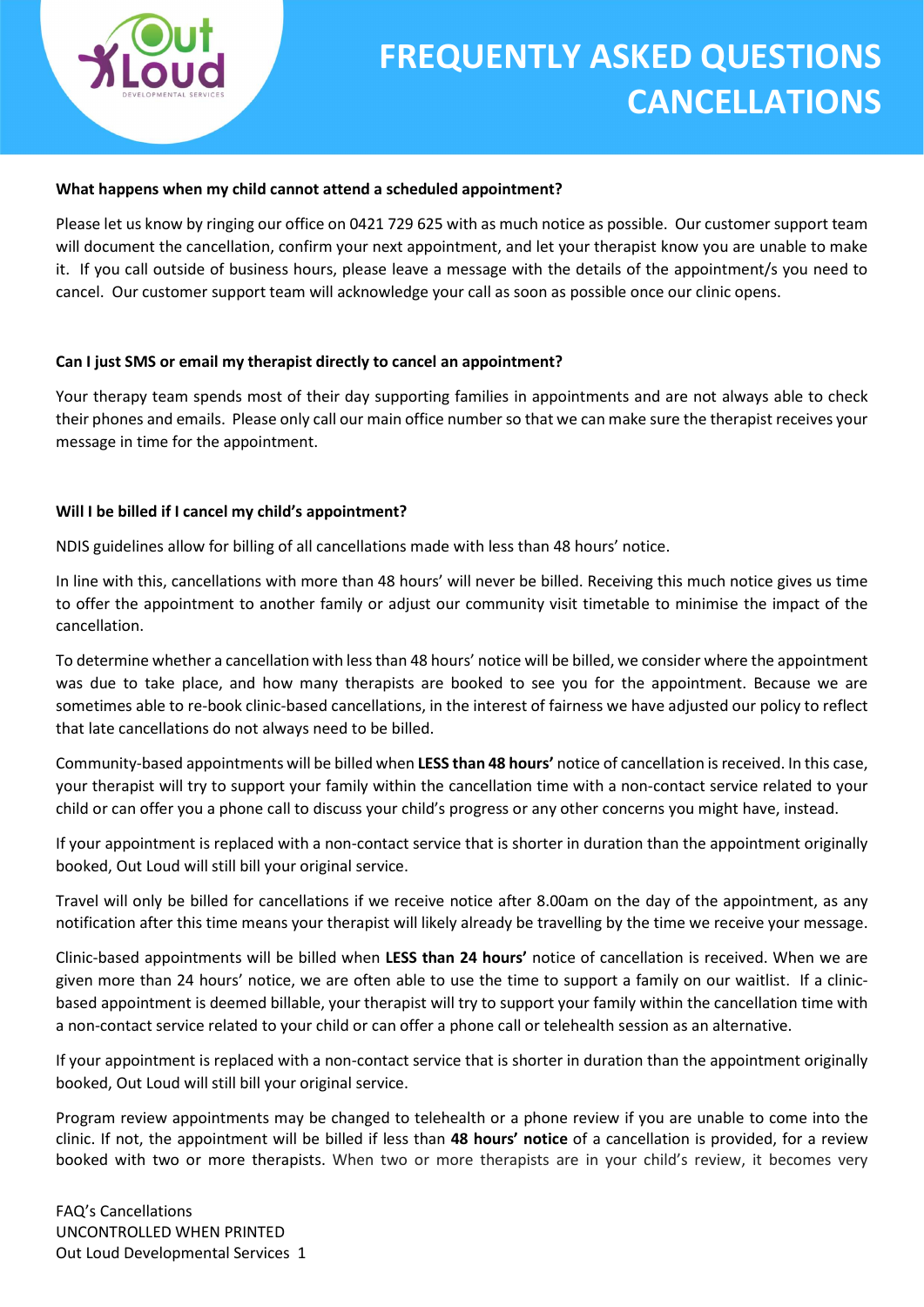challenging to offer these appointments to families on the waitlist. Our standard cancellation policy applies for all program reviews with one therapist.

Feeding team appointments will be billed if less than 48 hours' notice of a cancellation is received. This gives us time to offer the appointment to another family on our waitlist. Any appointment cancelled with less than 48 hours' notice will be billed as a late cancellation as per our policy.

# What notice do I need to give for a Monday appointment?

Our reception phone is manned from 8.00am to 4.00pm, Monday to Friday. We have no capacity to reallocate your timeslot or adjust bookings over the weekend.

Cancellations of Monday appointments will not be billed if we receive notice of the cancellation before 10.00am on the Friday prior. Cancellations for Tuesday appointments will not be billed if we receive notice of the cancellation before 8.00am on the Monday prior.

# My child has a school excursion/swimming lessons/assembly/special school event during their normal appointment time – will school let you know?

It is your responsibility to let us know if there is a school activity that means your child will not be available for their scheduled appointment. If a school lets us know about a clash in timetables we will note it, but please do not rely on your school to advise us when a school event prevents your child from attending their appointment.

## How can I remember all of my appointments?

Out Loud will send you reminders by email and SMS to assist you to manage your appointment times. If you are unsure of when your child's next appointment is, please telephone 0421 729 625 so that we can confirm for you. We can also print or email you a list of your upcoming appointments. If your appointment is at school or home, our reminders will point that out for you.

## I forgot to let you know that my child couldn't make their community-based appointment. What happens now?

Missed appointments will be billed in full, including the travel component, as we will have travelled to the appointment before discovering that your child is absent. If your child does not attend an appointment, we will send you an SMS asking you to contact us to confirm future appointments. If several appointments are missed, we will book a telephone meeting to discuss the challenges which may be preventing you from attending appointments.

# What happens if I have to cancel several appointments in a short period of time?

When we receive multiple cancellations or non-attendances in a short period of time, we will ask to meet with you to discuss the challenges which may be preventing you from attending appointments as scheduled.

Some families may need a break from therapy for a while if there are too many things happening at home or school.

A high number of cancellations has a significant impact on the effectiveness of our therapy and sometimes suggests that therapy services may not be appropriate at this current time.

While we will support your family in taking a break from therapy, we are unable to hold regular appointment times for more than two missed sessions. You should contact us when you are ready to recommence therapy and we will

FAQ's Cancellations UNCONTROLLED WHEN PRINTED Out Loud Developmental Services 2